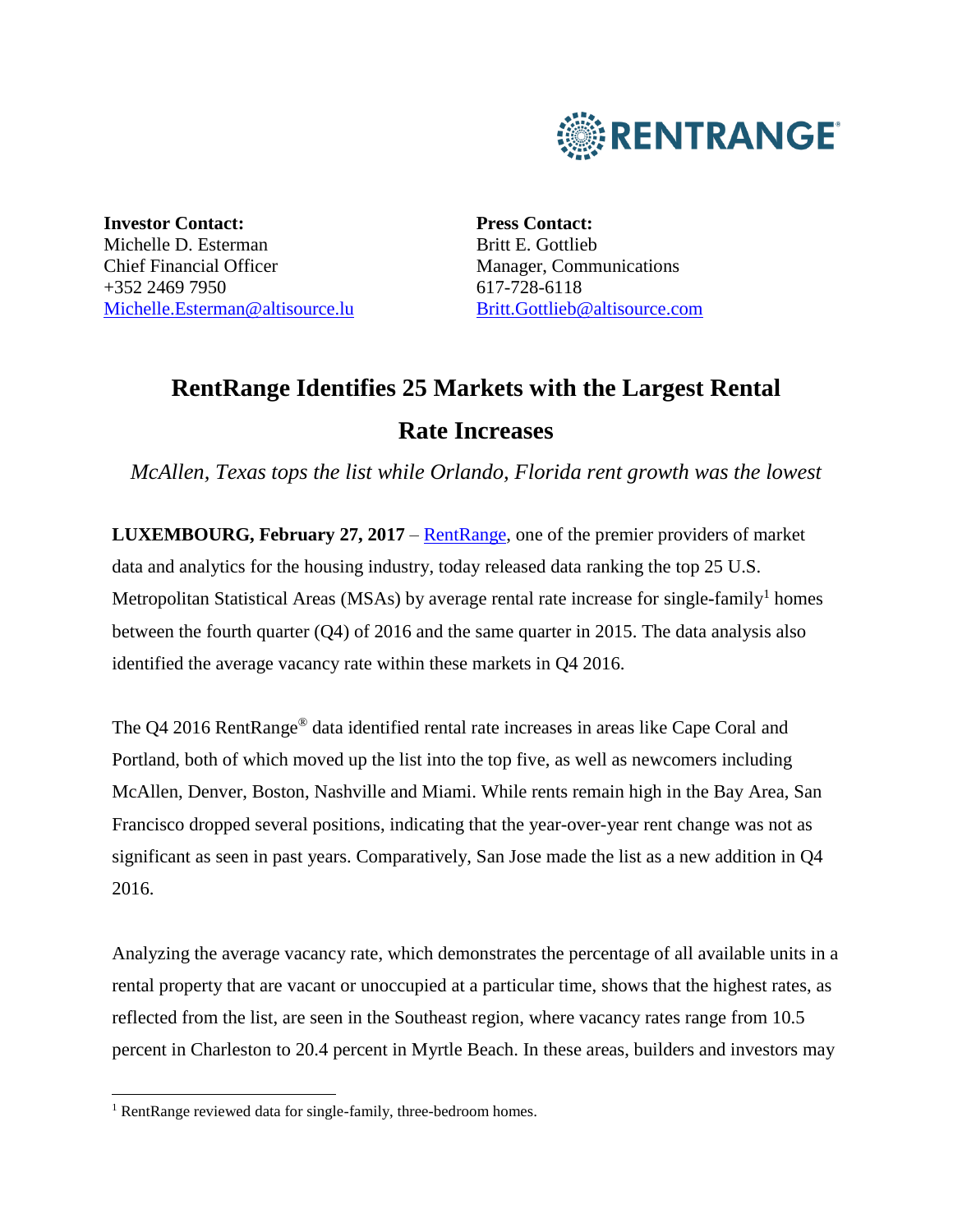need to compete for a limited number of renters. An oversupply of new properties can drive up the vacancy rate and eventually push rental rates down. This scenario is currently happening in Myrtle Beach, where more than 3,100 new homes were built in 2015, a 94 percent increase compared to two years earlier.

"As we begin 2017, it continues to look bright for single-family rental investors," said Wally Charnoff, chief executive officer, RentRange Data Services. "Compared to the Q3 2016 change in rent, we are seeing the percentage change begin to lessen while rents continue to increase, which should ultimately stabilize demand, keeping vacancy rates down. It remains important for investors to look at stability within a market, focusing on the market's activity over time to ensure there is a good balance — low historical volatility with a current upswing."

| <b>Rank</b>    | <b>MSA</b>                               | <b>Change in Rent</b><br>$-Q4$ | <b>Average Vacancy</b><br>$Rate - Q4$ |
|----------------|------------------------------------------|--------------------------------|---------------------------------------|
|                | McAllen-Edinburg-Mission TX              | 12.9%                          | 7.4%                                  |
| $\overline{2}$ | Cape Coral-Fort Myers FL                 | 10.9%                          | 11.4%                                 |
| $\overline{3}$ | Portland-Vancouver-Hillsboro OR-WA       | 10.6%                          | 3.5%                                  |
| $\overline{4}$ | Denver-Aurora CO                         | 10.2%                          | 2.8%                                  |
| 5              | Seattle-Tacoma-Bellevue WA               | 9.5%                           | 3.0%                                  |
| 6              | Boston-Cambridge-Quincy MA-NH            | 9.1%                           | 3.8%                                  |
| $\tau$         | San Francisco-Oakland-Fremont CA         | 8.8%                           | 4.2%                                  |
| 8              | San Jose-Sunnyvale-Santa Clara CA        | 8.8%                           | 0.9%                                  |
| 9              | <b>Barnstable Town MA</b>                | 8.4%                           | 6.6%                                  |
| 10             | Deltona-Daytona Beach-Ormond Beach<br>FL | 7.7%                           | 4.6%                                  |
|                | Miami-Fort Lauderdale-Pompano            |                                |                                       |
| 11             | <b>Beach FL</b>                          | 7.0%                           | 5.3%                                  |
| 12             | Charleston WV                            | 6.9%                           | 10.5%                                 |
|                | Nashville-Davidson-Murfreesboro-         |                                |                                       |
| 13             | Franklin TN                              | 6.8%                           | 7.1%                                  |
| 14             | Asheville NC                             | 6.7%                           | 6.1%                                  |
| 15             | Detroit-Warren-Livonia MI                | 6.3%                           | 8.6%                                  |
| 16             | Providence-New Bedford-Fall River        | 6.3%                           | 6.1%                                  |

*Ranking by Year-Over-Year Rental Rate Increase — Q4 2016<sup>2</sup>*

l

<sup>&</sup>lt;sup>2</sup> All rental and vacancy rate data referenced is provided for information purposes only and should not be considered advice or otherwise be relied upon for investment decisions.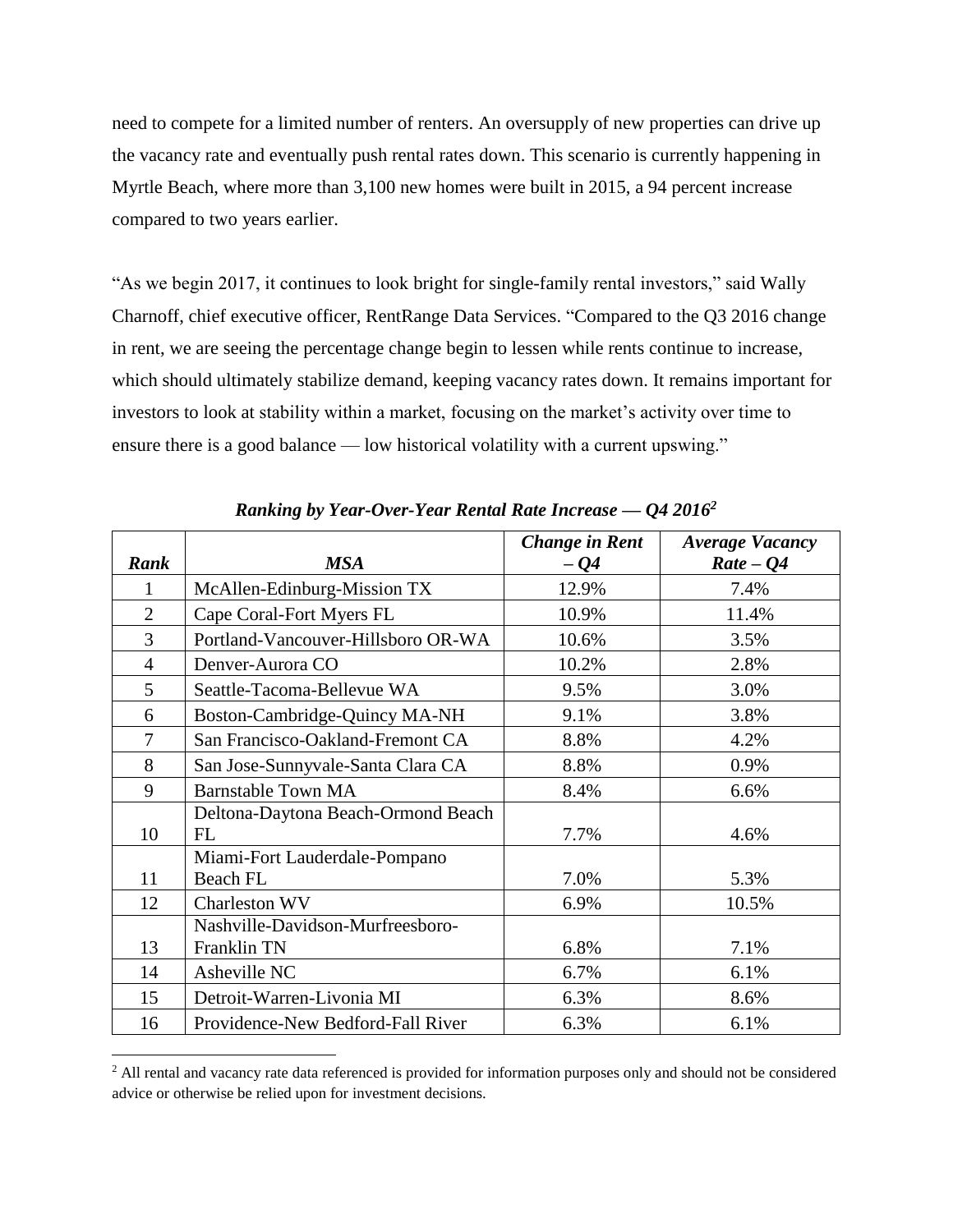|    | <b>RI-MA</b>                          |      |       |
|----|---------------------------------------|------|-------|
| 17 | Dallas-Fort Worth-Arlington TX        | 5.8% | 6.1%  |
| 18 | Atlanta-Sandy Springs-Marietta GA     | 5.7% | 8.4%  |
| 19 | Tampa-St. Petersburg-Clearwater FL    | 5.6% | 8.5%  |
| 20 | San Antonio-New Braunfels TX          | 5.6% | 6.0%  |
|    | Myrtle Beach-Conway-North Myrtle      |      |       |
| 21 | Beach SC                              | 5.4% | 20.4% |
| 22 | Milwaukee-Waukesha-West Allis WI      | 5.3% | 5.3%  |
| 23 | <b>Charleston-North Charleston SC</b> | 5.1% | 12.5% |
| 24 | Lakeland FL                           | 5.0% | 8.0%  |
| 25 | Orlando-Kissimmee-Sanford FL          | 4.8% | 7.9%  |

## *Methodology*:

RentRange produced the rankings of three**-**bedroom homes using metropolitan statistical areas, a standardized method for identifying city centers and immediate suburban areas. RentRange gathers rental data on approximately 250,000 single**-**family houses per month from a variety of contractual sources, including multiple listing services, property managers, landlords and listing websites. Vacancy rates are calculated from a proprietary algorithm based on data from the United States Postal Service.

## **About RentRange Data Services**

RentRange Data Services is an innovative marketing services company specializing in U.S. real estate. The company provides marketing services to Investability Real Estate, Inc., Investability and RentRange.

## **About RentRange®**

[RentRange](https://www.rentrange.com/home/?utm_campaign=RRdataQ42016&utm_source=PR&utm_medium=PR&utm_content=boilerplate_link) is one of the nation's premier providers of information for the single**-**family residential sector, delivering address and market**-**level rental data, analytics and rent**-**based valuation solutions for a diverse customer base. The RentRange® reports help customers make data**-**informed decisions about the single**-**family residential market. The RentRange suite of data solutions includes individual property reports, market metric reports, customized data and analytics and single**-**family residential investor lists. RentRange is part of the Altisource Portfolio Solutions S.A. (NASDAQ: ASPS) family of businesses.